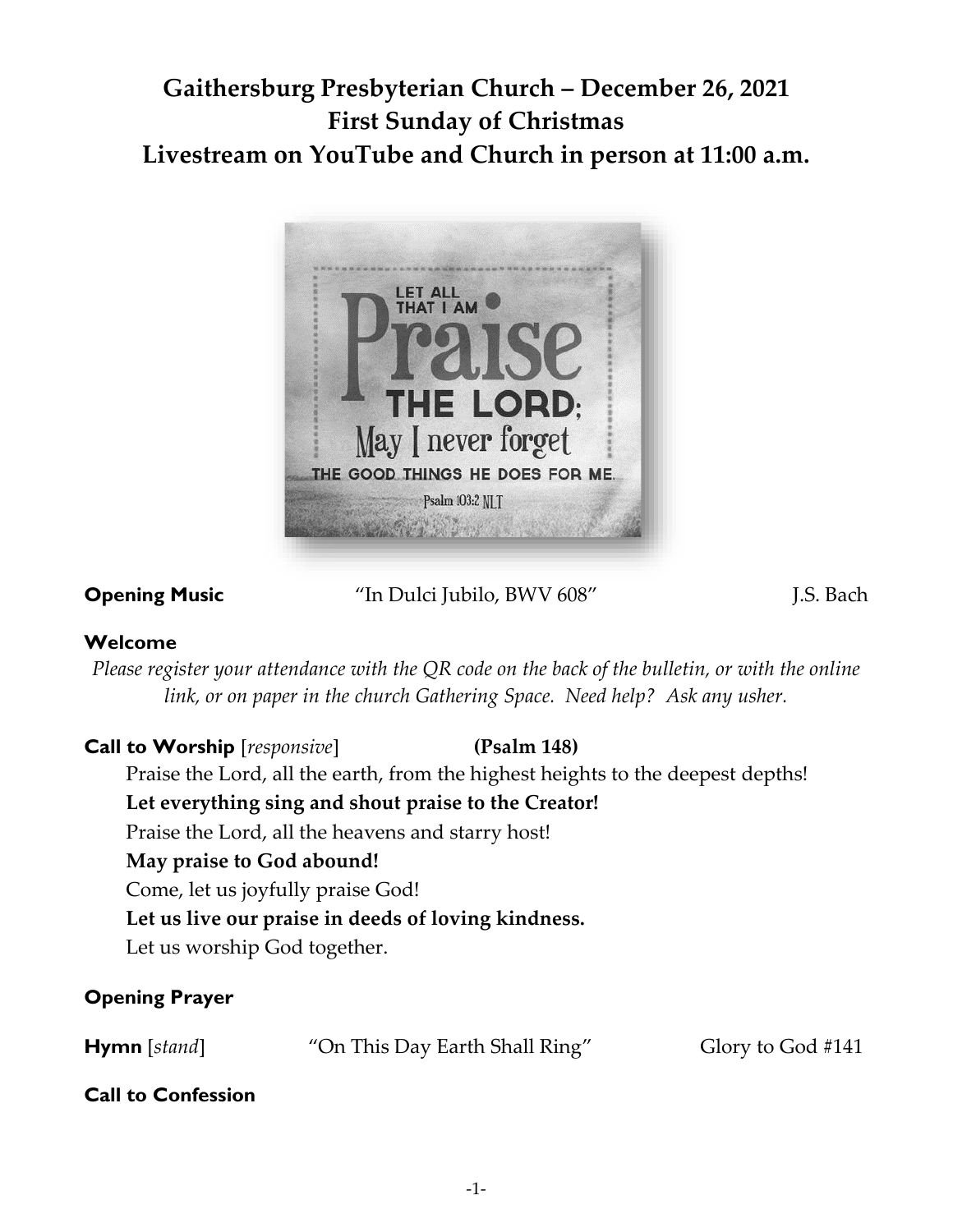# **Prayer of Confession** [*responsive*] When we allow darkness to overcome the light, **forgive us, Lord.** When we reduce Christmas to plastic and tinsel, **have mercy on us, O God.** When hardness of heart keeps us from seeing and hearing and touching the needs of others, **let your grace consume us, O God.** When the wars around us are of no concern. **forgive us, Lord, and move us to compassion for those who suffer.** When our caring is not extended to action, **move us to seek justice for our brothers and sisters. We come to confess our sinfulness before you and before each other. Remove all barriers that divide us, and let there be no obstacle to our love for you and for one another. Amen.** [*Silence for Personal Prayer*]

### **Assurance of Pardon**

**Sung Response** [*seated*] Glory to God #141

"Angels from the Realms of Glory" *verses 1 & 4*

# **We Listen to God's Word**

**Children's Message** Mary Maldarelli, Grace Maldarelli *Children and youth stay in worship today. Let's learn a new song together.* 

**Hymn** [*stand*] "Mary and Joseph Came to the Temple" Glory to God #148

## **Scripture Luke 2:21–40**

After eight days had passed, it was time to circumcise the child; and he was called Jesus, the name given by the angel before he was conceived in the womb. **<sup>22</sup>**When the time came for their purification according to the law of Moses, they brought him up to Jerusalem to present him to the Lord **<sup>23</sup>** (as it is written in the law of the Lord, "Every firstborn male shall be designated as holy to the Lord"), **<sup>24</sup>** and they offered a sacrifice according to what is stated in the law of the Lord, "a pair of turtledoves or two young pigeons."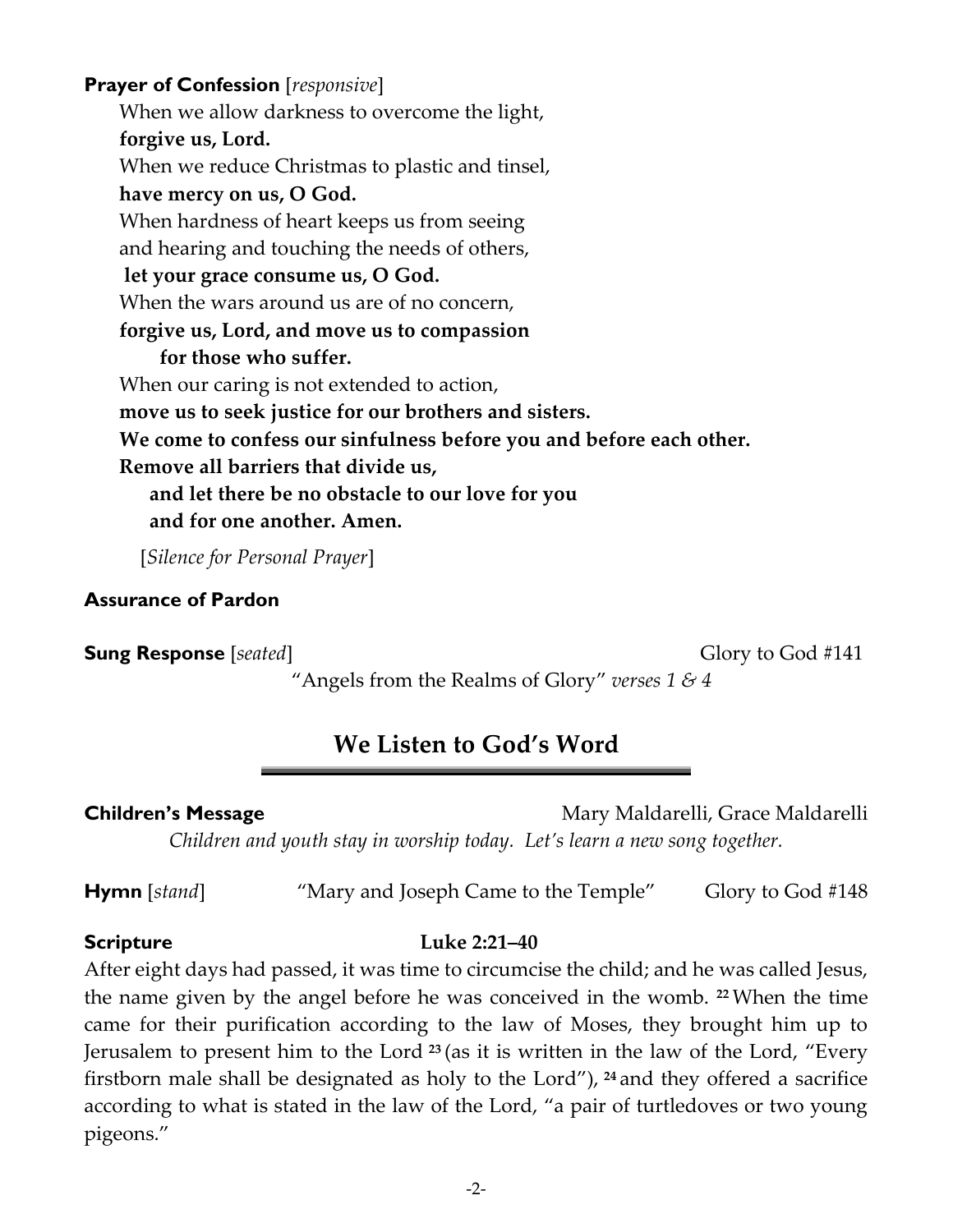<sup>25</sup> Now there was a man in Jerusalem whose name was Simeon; this man was righteous and devout, looking forward to the consolation of Israel, and [th](https://www.biblegateway.com/passage/?search=Luke%202%3A21-40&version=NRSV#fen-NRSV-24991a)e Holy Spirit rested on him. **<sup>26</sup>** It had been revealed to him by the Holy Spirit that he would not see death before he had seen the Lord's Messiah.<sup>[\[b\]](https://www.biblegateway.com/passage/?search=Luke%202%3A21-40&version=NRSV#fen-NRSV-24992b) 27</sup> Guided by the Spirit, Simeon<sup>[\[c\]](https://www.biblegateway.com/passage/?search=Luke%202%3A21-40&version=NRSV#fen-NRSV-24993c)</sup> came into the temple; and when the parents brought in the child Jesus, to do for him what was customary under the law, **<sup>28</sup>** Simeon[\[d\]](https://www.biblegateway.com/passage/?search=Luke%202%3A21-40&version=NRSV#fen-NRSV-24994d) took him in his arms and praised God, saying,

<sup>29</sup> "Master*,* now you are dismissing your servant<sup>[\[e\]](https://www.biblegateway.com/passage/?search=Luke%202%3A21-40&version=NRSV#fen-NRSV-24995e)</sup> in peace,

according to your word;

**<sup>30</sup>** for my eyes have seen your salvation,

**31** which you have prepared in the presence of all peoples,

**<sup>32</sup>** a light for revelation to the Gentiles

and for glory to your people Israel."

**<sup>33</sup>**And the child's father and mother were amazed at what was being said about him. <sup>34</sup> Then Simeon<sup>[\[f\]](https://www.biblegateway.com/passage/?search=Luke%202%3A21-40&version=NRSV#fen-NRSV-25000f)</sup> blessed them and said to his mother Mary, "This child is destined for the falling and the rising of many in Israel, and to be a sign that will be opposed **<sup>35</sup>** so that the inner thoughts of many will be revealed—and a sword will pierce your own soul too."

<sup>36</sup>There was also a prophet, Anna<sup>[\[g\]](https://www.biblegateway.com/passage/?search=Luke%202%3A21-40&version=NRSV#fen-NRSV-25002g)</sup> the daughter of Phanuel, of the tribe of Asher. She was of a great age, having lived with her husband seven years after her marriage, **<sup>37</sup>** then as a widow to the age of eighty-four. She never left the temple but worshiped there with fasting and prayer night and day. **<sup>38</sup>** At that moment she came, and began to praise God and to speak about the child $\mathbb H$  to all who were looking for the redemption of Jerusalem.

**<sup>39</sup>**When they had finished everything required by the law of the Lord, they returned to Galilee, to their own town of Nazareth. **<sup>40</sup>**The child grew and became strong, filled with wisdom; and the favor of God was upon him.

Holy Wisdom, Holy Word. **Thanks be to God.**

**Sermon** *After the Shepherds* Elder Kris Maldarelli

# **We Respond to God's Grace**

**Carol** [*stand*]"O Come, All Ye Faithful" Glory to God #130

# **Invitation to Generosity and Prayer of Thanksgiving**